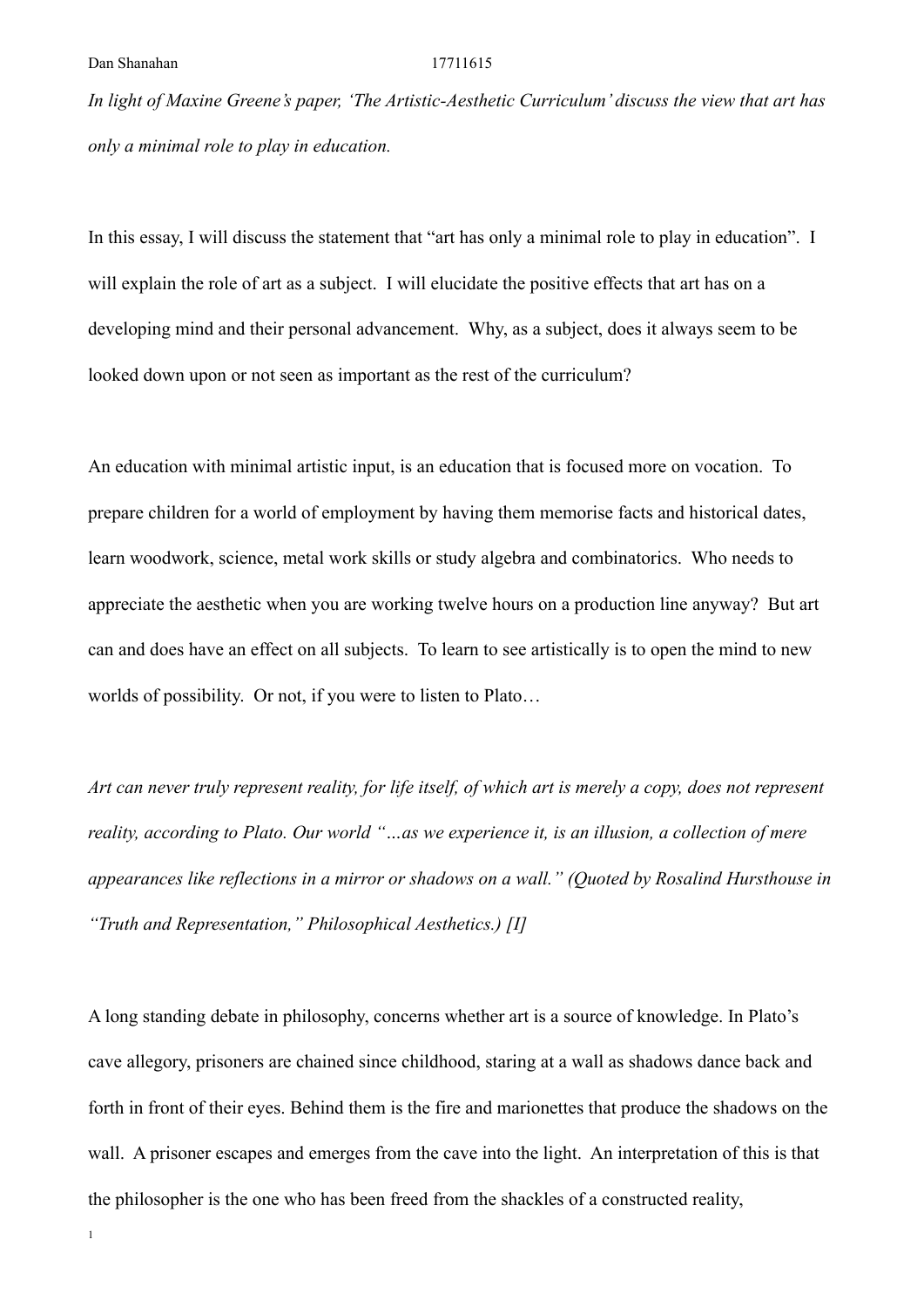transcending and attaining knowledge of the real world outside the cave. Alternatively, this could also be one educated in the arts. Someone who sees beyond what is in front of their eyes, who is sensitive to the universe without and within.

Plato had little respect for the arts and poetry, yet spoke in allegory's. Is that not the workings of an artistic mind? Using imagination to conjure images to represent a narrative?

Harken back to fifty thousand years ago, where our ancestors put their marks on the walls of caves. Drawing is as natural as speaking, it is a response, an act of interpreting their environment. In every culture, children draw. They draw what they see as important: their parents, their friends, homes, animals, the trees and the sky. Yet drawing is held in less regard than other human faculties. Drawing and painting gets left behind when a child learns to read and write.

*"The visual language begins to develop in babies as the eye and brain become able to focus, and be able to recognise patterns. Children's drawings show a process of increasing perceptual awareness and range of elements to express personal experience and ideas. The development of the visual aspect of language communication in education has been referred to as [graphicacy](https://en.m.wikipedia.org/wiki/Graphicacy), as a parallel discipline to literacy and numeracy. The ability to think and communicate in visual terms is part of, and of equal importance in the learning process, with that of literacy and numeracy. The visual artist has developed the ability to handle the visual language to communicate ideas. This includes both the understanding and conception and the production of concepts in a visual form." [II]*

With the development of a curriculum for schools, the artist, philosopher or scientists involvement is only to be found in the text that the pupils have to memorise or in the lessons that the teachers are familiar with. This type of curriculum can encourage apathy and boredom.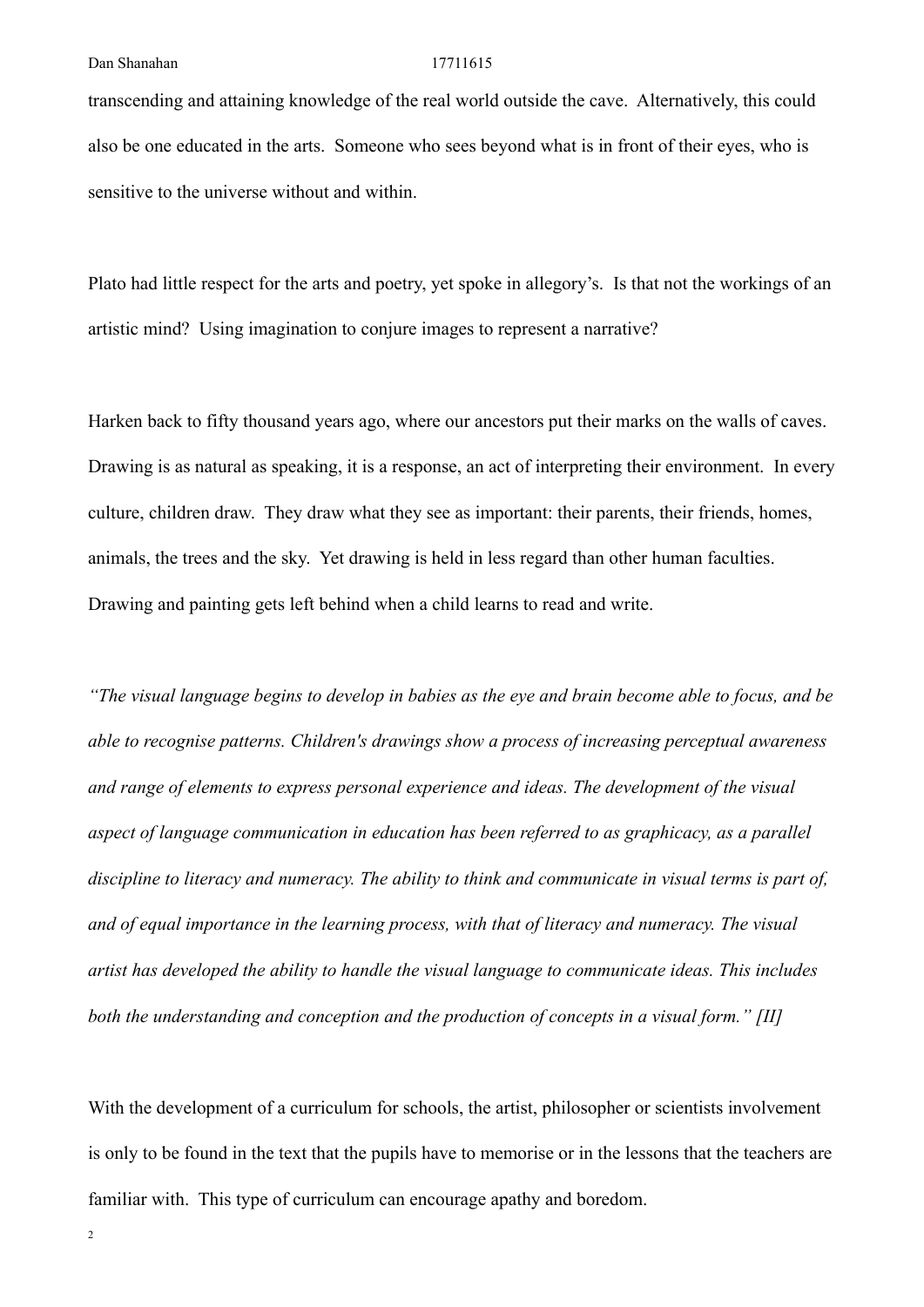The arts then are substantive to a child's education. Frank Hodsoll writes, *"they involve thinking and problem-solving as well as expression; they require the learning of visual, aural, and spatial languages. A knowledge of them is needed to see and hear, as well as to read and write; it is also needed to express nonverbal concepts." [III]*

According to a report by the Economic and Social Research Institute on behalf of the Art's Council, "*It found that, by age 13, children who participate in artistic and cultural activities have an improved "academic self-image", along with reduced anxiety, better academic skills and fewer socio-emotional difficulties."* . [IV]

So if the experts or analysts consider art to be an important process in the development of a person, why is it so horribly funded in schools? Teachers in some schools pay for their own materials so that the children have access to paper and paints. Some teachers spend their own free time running after-school programs because the current timetable isn't accommodating enough to give children time to work on drawing or painting skills. A regular secondary school class is forty minutes, a double is eighty minutes. In those allotted times, the teacher has to have a roll call, settle down the children and after, have the children clean up after themselves. Desk space is another issue as in most schools, pupils have to work on small tables with A3 size paper. This does not allow for a creative environment.

In The Arts and the Creation of Mind, What the Arts Teach and How It Shows (2002) Elliot Eisner outlines 'Ten Lessons the Arts Teach'.

*1. The arts teach children to make good judgments about qualitative relationships.*

*2. The arts teach children that problems can have more than one solution.*

*3. The arts celebrate multiple perspectives.*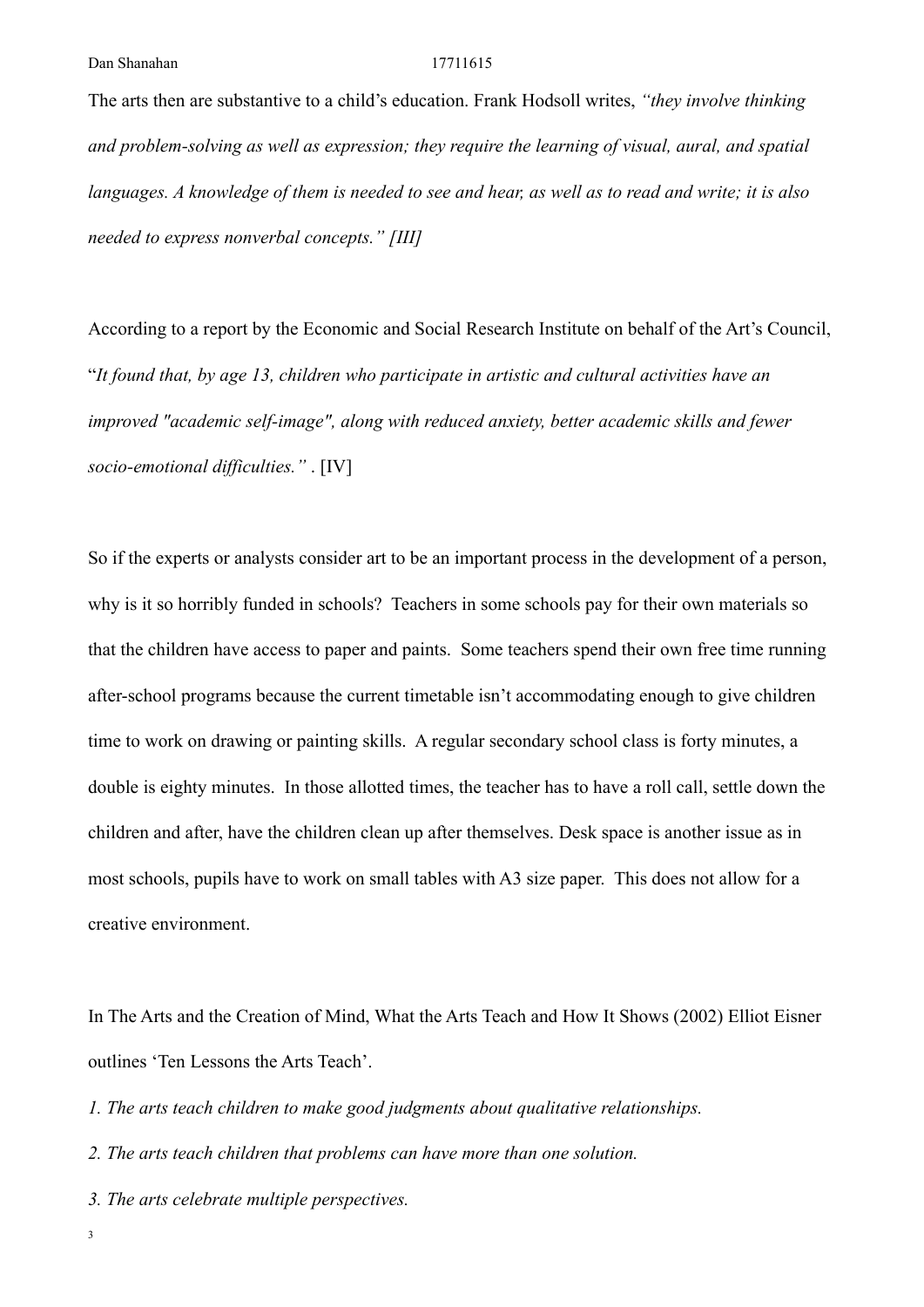*4. The arts teach children that in complex forms of problem-solving purposes are seldom fixed, but change with circumstance and opportunity.*

*5. The arts make vivid the fact that neither words in their literal form nor numbers exhaust what we can know.*

*6. The arts teach students that small differences can have large effects.*

*7. The arts teach students to think through and within a material.*

*8. The arts help children learn to say what cannot be said.*

*9. The arts enable us to have experience we can have from no other source.*

*10. The arts' position in the school curriculum symbolises to the young what adults believe is important. [V]*

Underfunding the Arts is detrimental for a free-thinking society. A society without the Arts leads to ennui and despair amongst the masses. When you mention art, the hoi polloi automatically think that its something as lofty or high brow as a painting by the Old Masters or some strange abstract sculpture, but its the foundation of our world…from the naturally occurring patterns that can be found in nature, the Golden Ratio that inhabits the Universe to the man-made objects that were designed with the use of thinking and drawing. Art is everywhere.

Incorporating the arts into state-provided education in Ireland began with the publication in 1979 of The Place of the Arts in Irish Education, generally known as the Benson Report. In this report, Ciaran Benson puts forth the upmost importance of art as a core subject, realising that not only is it beneficial to the child in learning to appreciate the aesthetic but it also prepares them for a future where audio and visual are the dominant forms of communication.

*"The visual artist or the musician does not seek to communicate in the modes that are most familiar to children i.e., words or perhaps numbers. The child looking at, listening to or even reading a work* 

4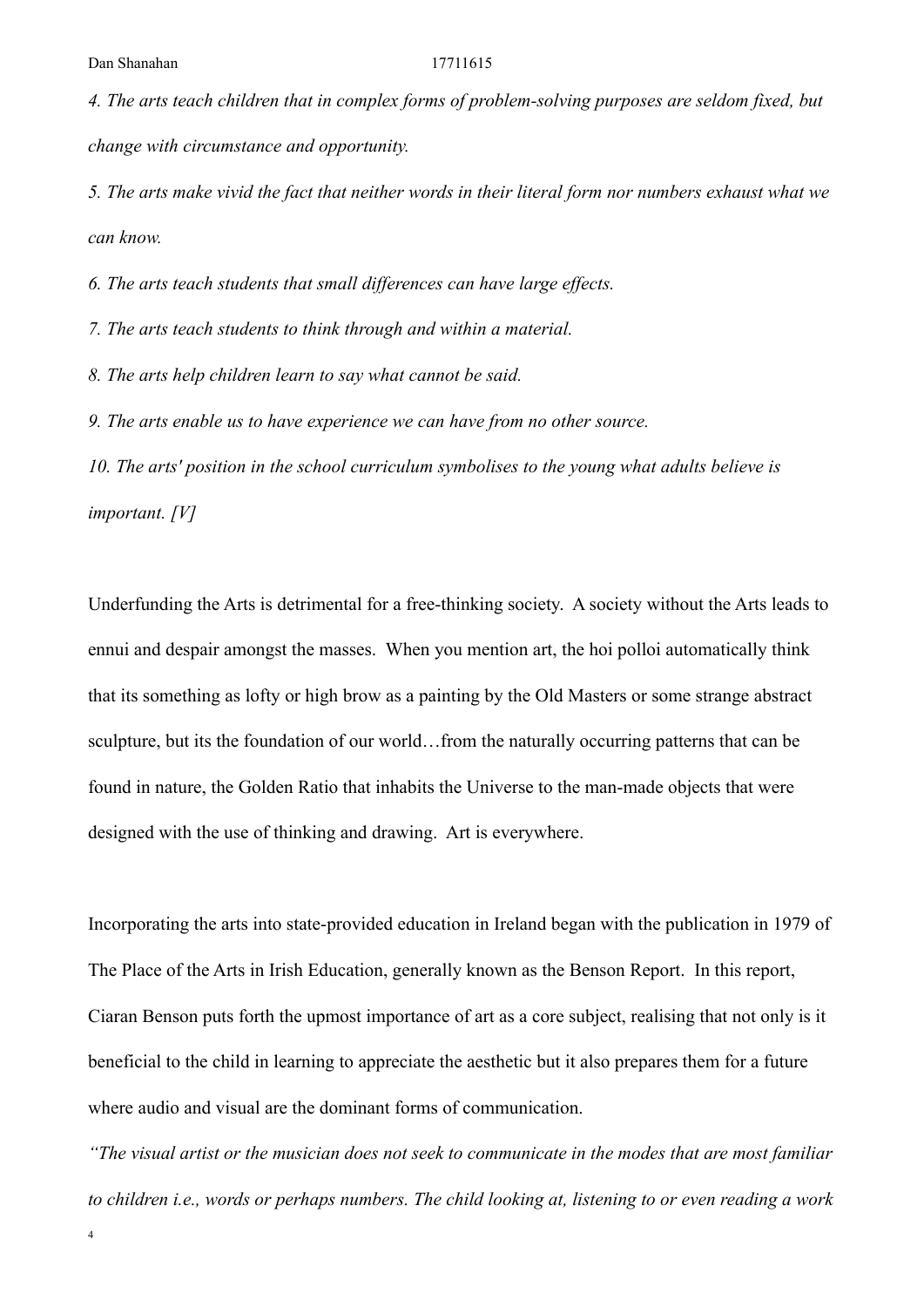*of art needs to develop the necessary sensitivities to derive the meanings and intentions of the artist. An education in the arts can provide one of the best opportunities for training in the skills needed to interpret the complex situations so frequently presented or re-presented by today's forms of masscommunication. This is an obviously valuable skill, and particularly so in a culture which is increasingly dependent for communication on audio-visual media." [VI]*

As of 2018 a revised Leaving Cert has been introduced that will help students focus on the process involved in art; the notebooks, scrapbooks, primary and secondary sources and research that help build towards an end goal. Students will be encouraged to analyse and reflect upon the mistakes that are made or the ideas that just won't work. These are the places that serendipity resides and5 new ideas grow. As Maxine Greene states, *"The test, finally, in in the aesthetic experiences we can make possible, the privileged moments through which we can enable our students to live. There must be attending; there must be noticing; at once, there must be a reflective turning back to the stream of consciousness - the stream that contains our perceptions, our reflections, yes, and our ideas." [VII]*